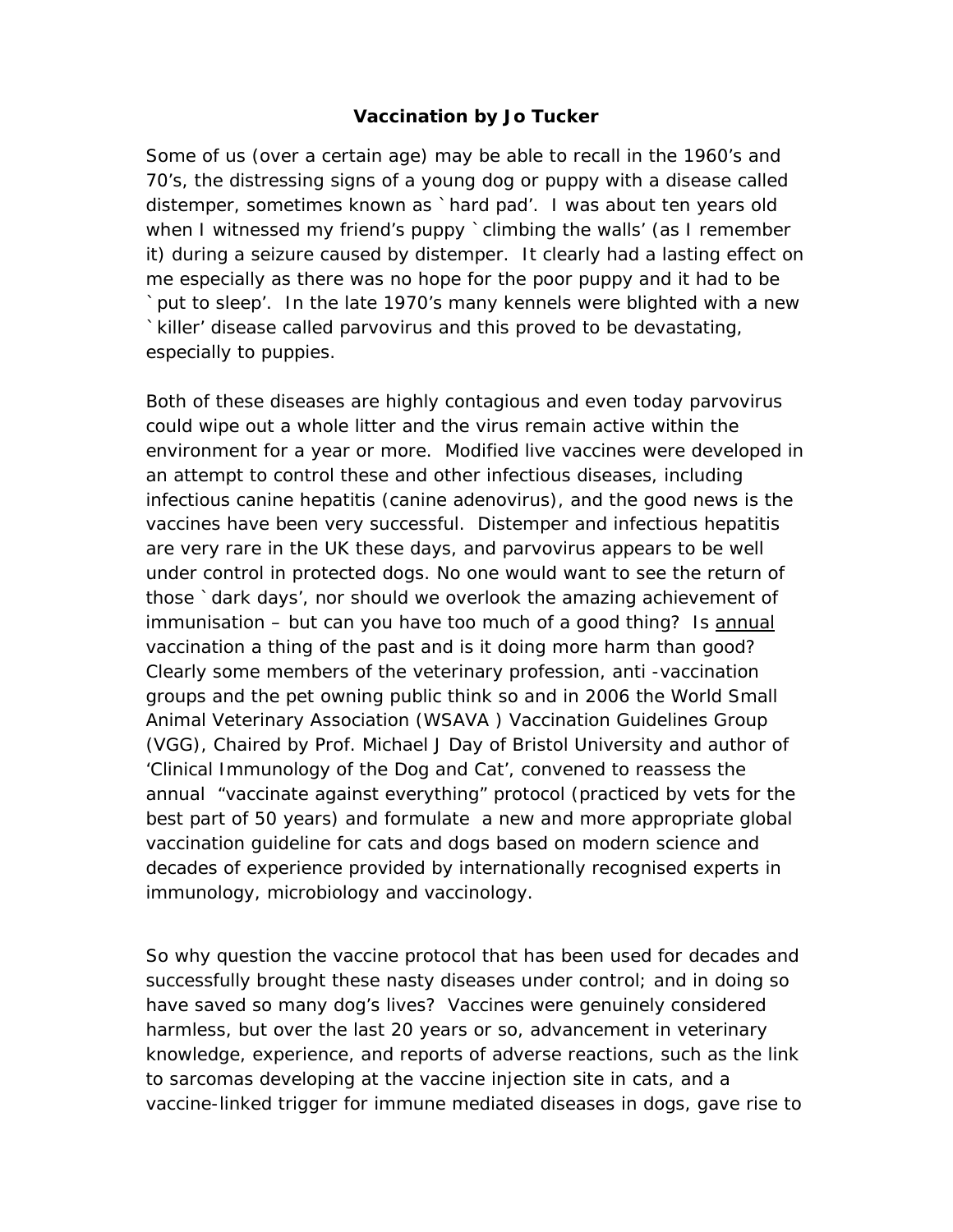question vaccine safety in companion animals. This train of thought was further fuelled by all the adverse publicity surrounding the safety of the MMR vaccine in children. Adverse reactions were, and still are, uncommon, but they do exist and vaccination guideline groups began to wonder if something could be done to reduce the small risk of adverse reaction without compromising the beneficial effect of vaccination. The safety of vaccines was not the only reason for reassessing vaccine protocols. It was the growing awareness that the duration of immunity for some vaccines was far longer than first thought and therefore likely that annual vaccination could be unnecessary.

The first World Small Animal Veterinary Association (WSAVA) guidelines were produced in 2007 and updated in 2010. The guidelines are not compulsory but their recommendations could *"assist the vet in practice to use vaccines more efficiently" (M.J.Day),* and can be obtained from the WSAVA website. In addition to the Vaccination Guidelines for vets there is an excellent, comprehensive step by step document written specifically for pet owners and breeders and this is a `must' for any pet owner. These guidelines take the reader through eleven sections giving sound, factual and scientific information, covering the major infectious diseases that we vaccinate against, through to how to report adverse reactions. There is even a glossary of terms. This document is essential reading - and it's free! You just need to print it or read it on screen.

The chapter on immune response explains about the immune system and how the body responds to infections etc. It also describes how the mother's immunity (maternally derived antibodies- MDA) is passed to the pups via the placenta and mother's milk (colostrum), and how the presence of these antibodies can negate the effect of vaccinations if they are given too early in the pup's life. The maternal antibodies, present in the pup's blood, will 'fight' and consequently cancel out the vaccine. So if your puppy has been vaccinated too early, unknown to you, it may not be protected.

 It also explains how the MDA levels in individual pups can differ, and why some pups in the litter may, depending on how much or how little maternal antibodies are present, respond to a vaccination at the age of 8 weeks and why others will not respond until 12 weeks or more. The waning of mother's immunity will vary from pup to pup but it is unlikely there will be any significant antibodies present after the age of 14-16 weeks.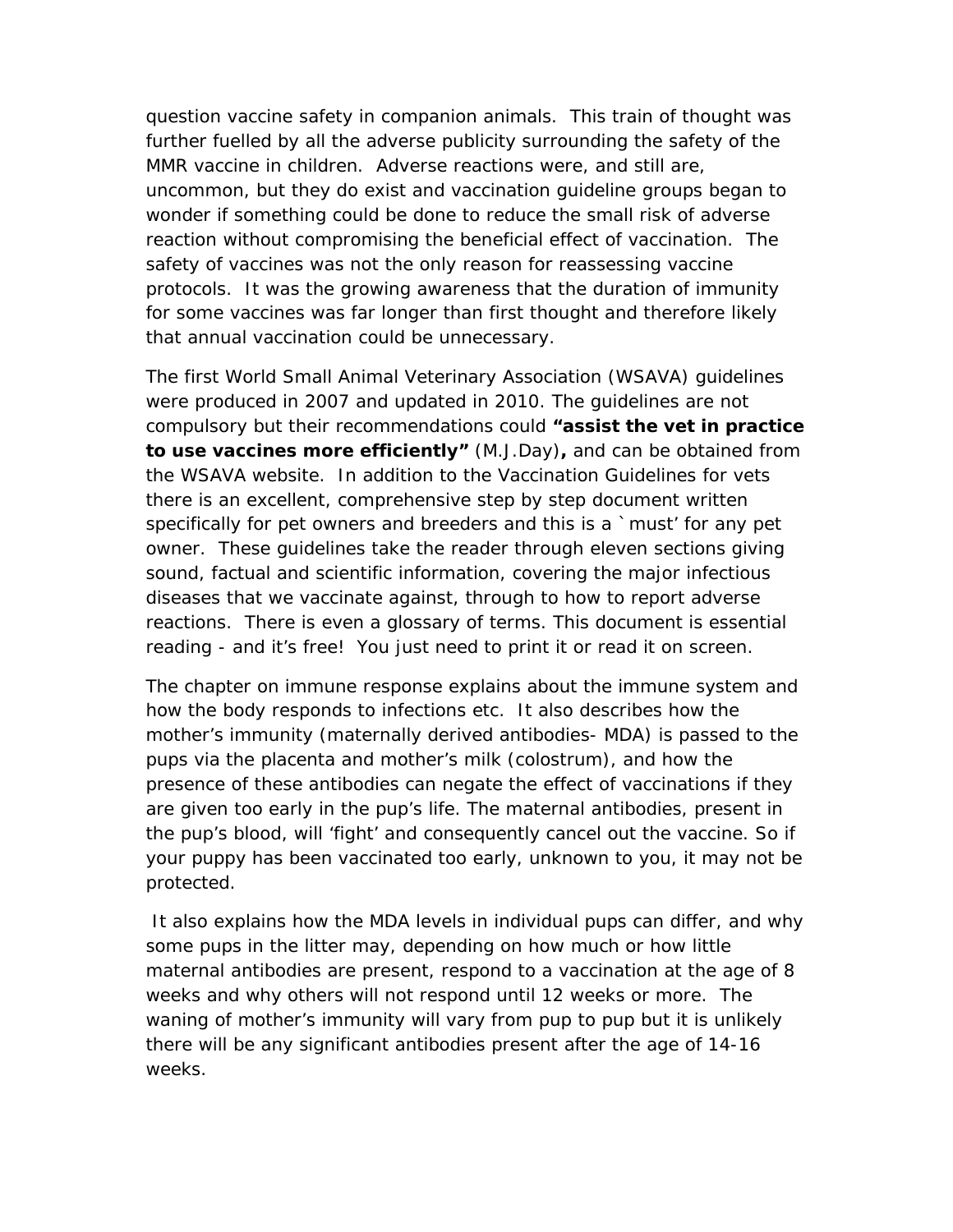The document explains the principle of vaccination, and how infectious disease can be brought under control, but in order for this to be possible *`herd immunity'* is essential, meaning that the greater number of the population has to be immunised (>65%) for full effect. BUT THIS DOES NOT MEAN THAT AN INDIVIDUAL DOG OR CAT HAS TO BE VACCINATED EVERY YEAR!

*"We should aim to vaccinate every animal with core vaccines, and to vaccinate each individual less frequently by only giving noncore vaccines that are necessary for that animal" WSAVA, Vaccination Guidelines Group.* 

The VGG recognises that vaccination requirements may differ greatly between developed and undeveloped countries. The global vaccination guidelines, devised by the VGG, have been welcomed by countries as a basis to further develop their existing national vaccination guidelines, and adopted by some countries where guidelines did not previously exist.

Different types of vaccines, and the duration of immunity (DOI) are discussed. The two major types of vaccines are defined as infectious (core) and non-infectious (non-core). Infectious vaccines are also known as modified live vaccines (MLV) or live attenuated vaccines, and to be effective these have to infect the animal in order to cause an immune response which consequently produces protective antibodies.

## Core vaccines: *`Contains antigens of infectious agents every dog and cat should be protected against as those infectious agents cause lethal disease.'*

The VGG's recommended core vaccination programme for dogs in the UK is canine parvovirus (CPV-2), canine distemper (CDV) and canine adenovirus (CAV), more commonly known as infectious hepatitis. Fortunately, modern science has taken the guesswork out of knowing if your dog is protected against these diseases as the level of immunity can now be established by a simple blood test which measures antibodies to the core diseases that we vaccinate against. Antibody titre testing has shown that the duration of immunity provided by modified live vaccines is far greater than we are lead to believe by many vets in general practice and also the vaccine manufacturers. Certainly the duration of protection provided by modified live vaccines is considerably longer than the noninfectious vaccine. It is known that immunity provided by MLV's can last many years; in fact, it has been proven that only one dose of a MLV given after the maternal antibodies have left (greater than 16 weeks or as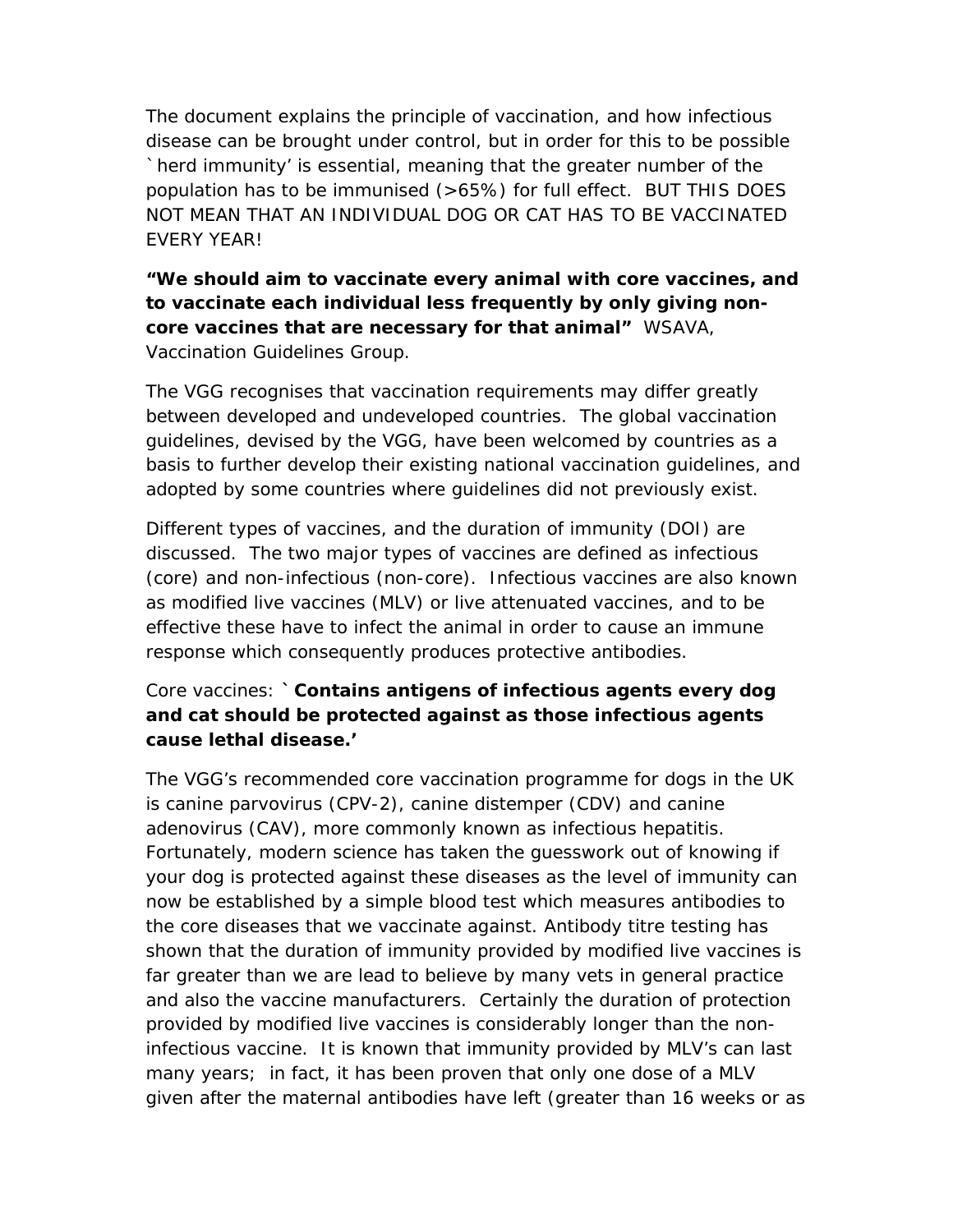an adult) *can* provide a lifetime of immunity for a dog. However, if the vaccination programme is started at 16 weeks of age it is recommended that two doses are given, two weeks apart, as some pups may not respond to one dose. The manufacturer's guidelines recommending MLV revaccination, or boosters, after 3 years is attributed to the duration of the product's license and not the duration of proven immunity.

## Non-core vaccines: *`Are to protect against infectious agents that not every dog or cat risks being exposed to. Their use should be carefully considered and they should only be given to animals with a defined exposure risk.'*

Non-infectious vaccines are referred to as `inactive'. These are used to vaccinate against diseases such as leptospirosis, bordetella, parainfluenza etc. The duration of immunity created by inactive vaccines is known to be much shorter than the immunity produced by a live vaccine. Unlike MLV's, non-infectious vaccines cannot infect the animal, so in order to be successful a substance called an adjuvant is added to enhance its effect. This allows the vaccine a clear passage to the immune system. Inactive vaccines, especially if they contain an adjuvant or whole killed bacteria, are more likely to cause adverse reactions.

The need to give non–core vaccinations should be assessed by the owner and vet based on lifestyle and the possibility of exposure to the non-core diseases. For example, it may be prudent give a dog a leptospirosis vaccination if it regularly plays in water where rats may live, whereas a dog with a different lifestyle that's unlikely to come in contact with rat infested water is at far less risk of contracting leptospirosis. The owner and vet should adopt a *`risk-benefit analysis'* for each individual animal and not just blindly vaccinate because `it is that time of the year again'! The VGG recommend that vets should aim to reduce the `vaccine load' on individual animals. The manufacturer's guidelines are for noncore vaccines to be given annually but it is known, for example, that immunity for leptospirosis may not last for twelve months, and can be a little as three, so you may think your dogs have immunity when for most of the time they haven't! So do your dogs really need the non-core vaccinations? Perhaps if the risk of exposure is so great they may need this vaccination more often than once a year.

Unlike infectious vaccines, non-infectious vaccines do not have the ability to produce a strong antibody presence; therefore an antibody titre test for this type of vaccine is of no value. Core vaccines are often 99% effective as opposed to only 70% or less efficacy of non-core vaccines. A simple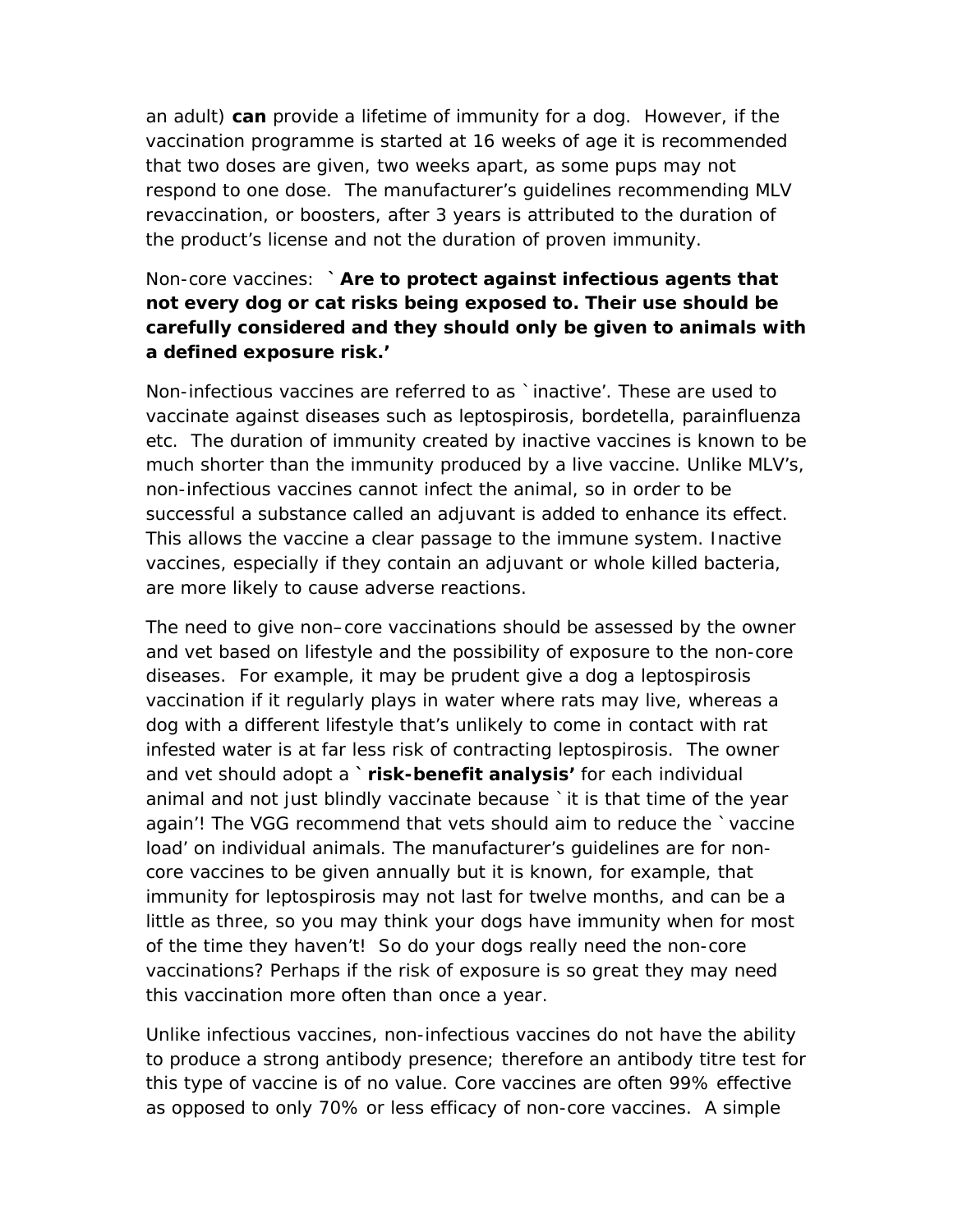blood test can show the immunity your dog has to these core diseases and is a far better, scientific way of knowing if your dog is protected than simply giving yet another jab.

# *`The presence of serum antibody, regardless of titre, in an actively immunised dog over the age of 16 weeks is correlated with protection'.*

Try not to be put-off by the cost of titre testing. Your dog may only need one testing to indicate life-long protection, and at least you will know if previous vaccination has been successful or not. Titre testing performed at Glasgow Veterinary School has always been very reasonably priced, and there is now a new product available in the UK, an in-house titre test called VacciCheck. This can be done quickly and simply at your vet's surgery.

Genetics play a part in how an animal responds to vaccination. Some dogs, due to their genetic make-up, will be a `non-responder' and no matter how many times they are vaccinated they will never be able to produce protective antibodies to the core diseases. Conversely, there are a percentage of dogs who respond to vaccination by producing a very high antibody titre. Most adverse reactions are genetically driven, and some breeds or families will be more likely to develop adverse reactions than others. The sire and dam of these affected dogs should not be mated together again.

It is proven that the duration of protection given by the core vaccines may last in excess of 9 years and possibly for the life of the dog and yet many vets in general practice still insist their *`clients'* should be vaccinated annually, even though this could be doing the animal more harm than good. A survey showed only 53% of UK vet practices had adopted the VGG recommended vaccine protocols for dogs.

A change is also needed in local bylaws that govern kennels and catteries as, unbelievably, they still insist on annual vaccination for boarders. Annual, or repeated, modified live vaccination does not necessarily increase protective immunity, as existing antibodies can fight against the vaccine, blocking it at the injection site and rendering it useless, therefore no benefit is gained. How many times do you hear if a dog has missed the revaccination date it has to have a full course of vaccinations again? Dogs that have not been regularly vaccinated but have previously received puppy shots and a yearly booster, only require a single dose of core vaccine and not a full course of vaccinations again. The VGG state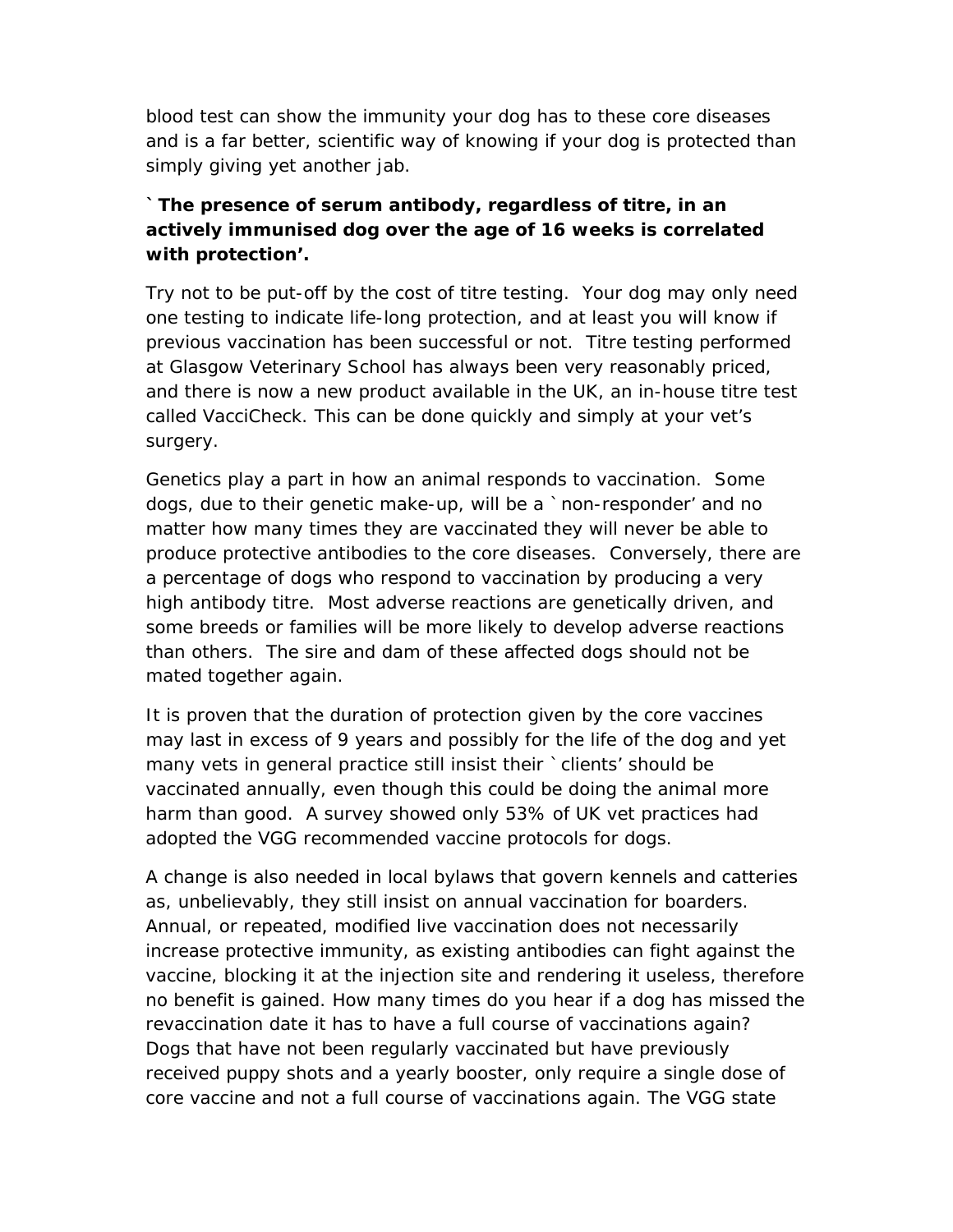## that **`***this practice is unjustified and simply contrary to the fundamental principle of immunological memory'*.

So why has the uptake of the WSAVA vaccination guidelines been so slow in general veterinary practice in the UK? I'll leave you to think about that.

This short article is intended to be an `*appetiser'*. It is impossible to condense such a comprehensive document into a few paragraphs. Please don't take my word for it – go into the WSAVA website and print off the information you need. It is so refreshing to have experts in the veterinary field writing a paper, specifically for pet owners and breeders, and one that doesn't try to `pull the wool over our eyes'. It has been written for good reason, in an attempt to transform the old fashioned, traditional vaccine protocol that has been in place for almost half a century, and this can only benefit our pets. Change can be made through the power of reliably informed dog owners and breeders. Yes, it is saying that vaccinating the individual is important (it must not be forgotten that vaccination was successful in eradicating smallpox virus from the world) but it is also suggesting that the decision whether to revaccinate or not lies with the owner and should be tailored to the individual dog. Annual vaccination is outdated and a thing of the past so don't let your vet convince you that you are being irresponsible by not continuing to annually vaccinate your dog – in fact **you** are being responsible! Your vet should be aware of these guidelines, and if he or she chooses to ignore the VGG recommendations and continue to encourage annual vaccination then it is the vet who is being irresponsible and perhaps contravening the veterinary surgeons code:

*"...........to ensure the welfare of animals committed to my care and that I will pursue the work of my profession with integrity and accept my responsibilities................."* 

### *References:*

*World Small Animal Veterinary Association Vaccination Guidelines (WSAVA) for the Owners and Breeders of Dogs and Cats (2011) http://www.wsava.org/VGG1.htm* 

*WSAVA Guidelines for the Vaccination of Dogs and Cats (Revised 2010)*